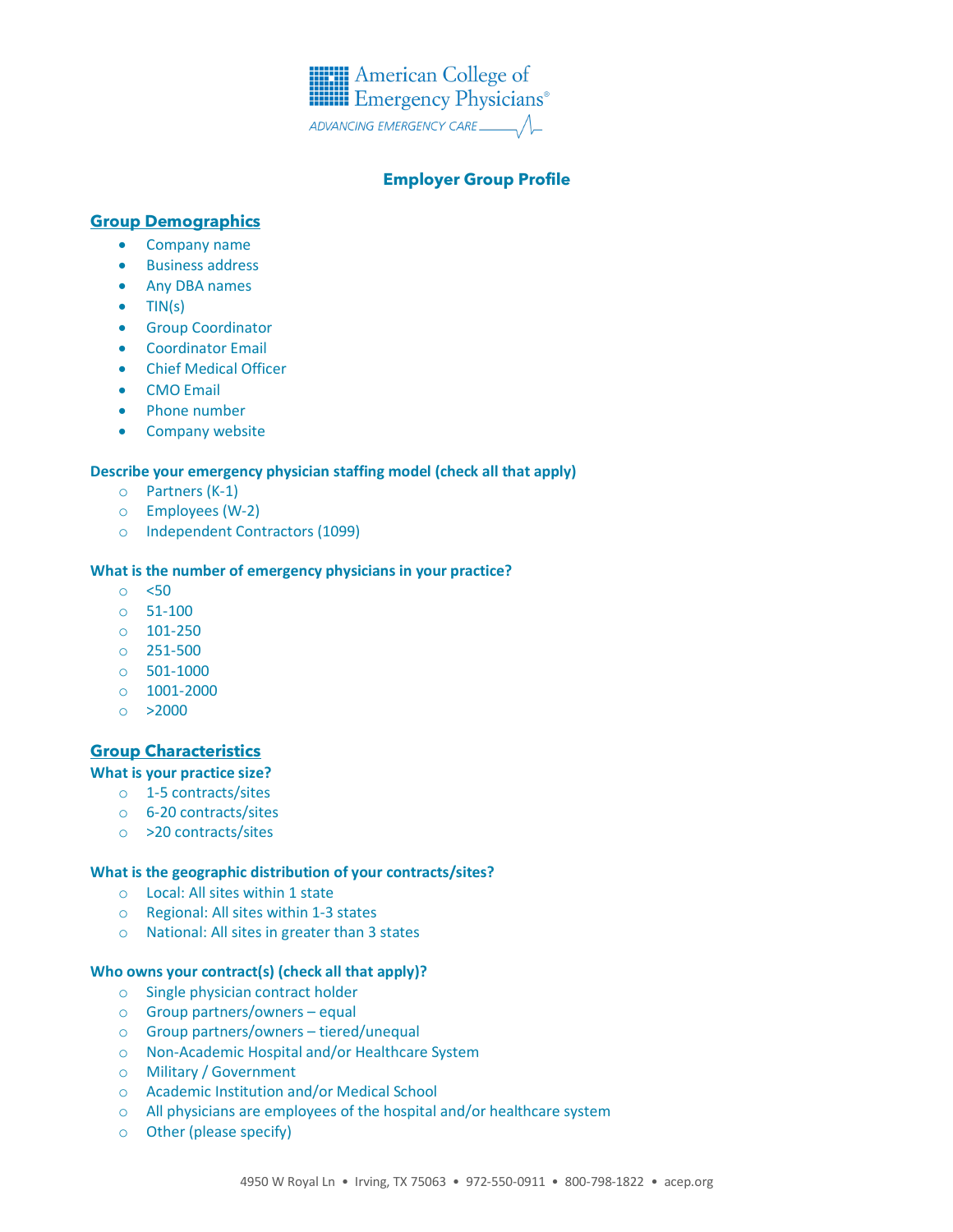

### **How is your group governed (check all that apply)?**

- o Majority physician governance equal voting of all physicians
- o Majority physician governance tiered/unequal voting of physicians
- o Representative physician governance
- o Board of Directors elected by physicians
- o Board of Directors NOT elected by physicians
- o Follow hospital and/or institution bylaws for employed physicians
- o Non-physician governance
- o Other (please specify)

#### **Is your CEO a physician?**

- o Yes
- o No

#### **How is your group funded (check all that apply)?**

- o No outside funding
- o Loan funding (financial institution such as bank, credit union, bonds)
- o Hospital funding, no private equity or venture capital
- o Other external funding no shares from private equity or venture capital
- o Other external funding minority shares from private equity or venture capital with profit sharing rights
- o Other external funding majority shares from private equity or venture capital with profit sharing rights
- o Other (please specify)

#### **Does your group offer partnerships?**

- o Yes
- o No

### **Group Operations**

**Does your group provide information on physician billing/collections and administrative costs to all employed or contracted physicians?**

- o Yes, at least quarterly
- o Yes, less often than quarterly
- o Yes, upon request
- o No

#### **Do you have Nurse Practitioners (NPs) or Physician Assistants (Pas) in your group?**

- o Yes, NPs and Pas
- o Yes, NPs only
- o Yes, Pas only
- o No

#### **Do any of these NPs or Pas perform independent unsupervised care in the ED?**

- o Yes, NPs and Pas
- o Yes, NPs only
- o Yes, Pas only
- o No